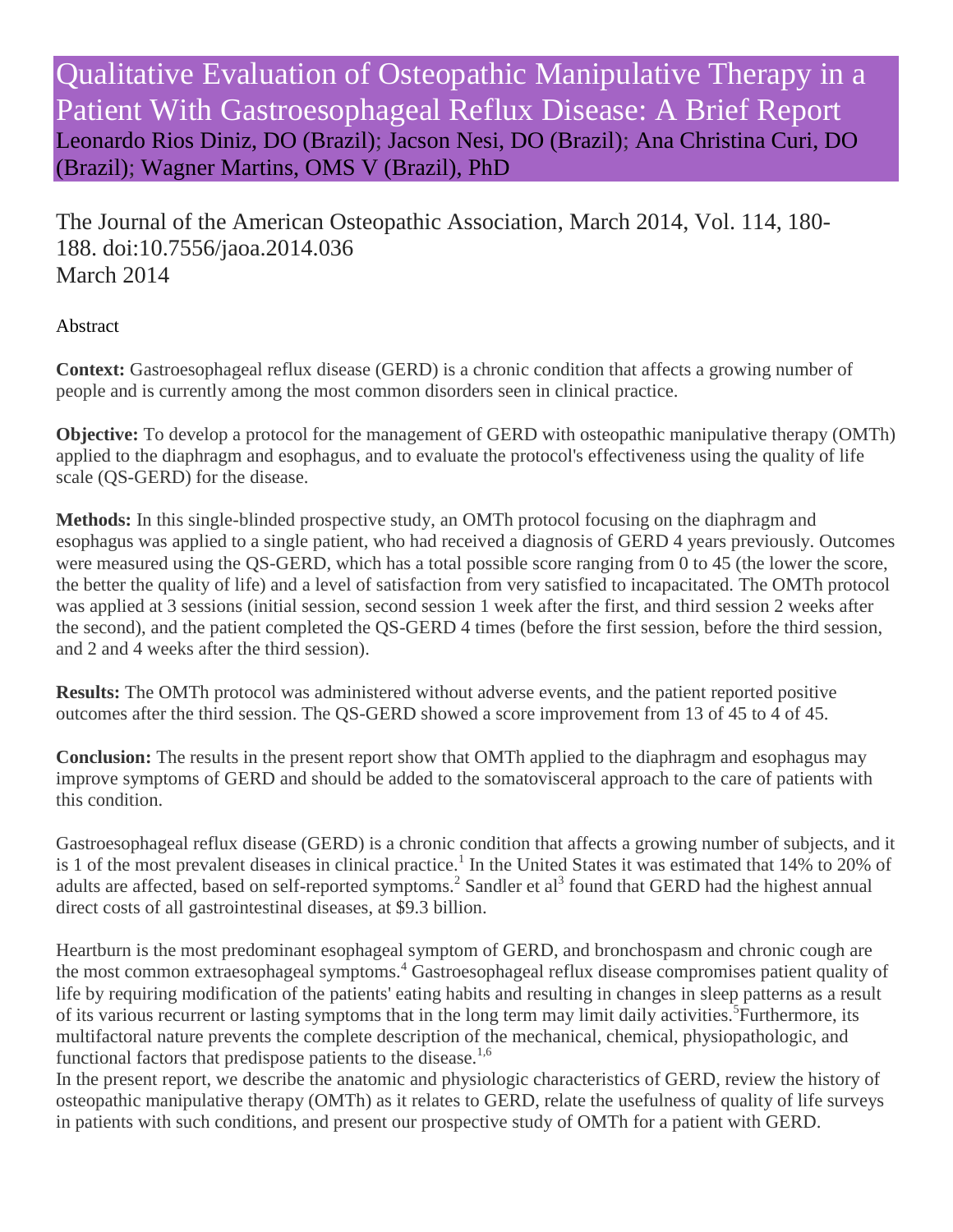#### Anatomic and Physiologic Characteristics

The esophagogastric junction (EGJ) is a complex valvular structure that prevents reflux, is composed of the intrinsic lower esophageal sphincter (LES), is situated within the diaphragmatic hiatus, and is surrounded by the crural diaphragm (CD), which provides additional sphincteric compression.<sup>7</sup> It is the main barrier against gastroesophageal reflux, and its function has been attributed to intrinsic LES pressure, extrinsic compression of the LES by the CD, the intraabdominal location of the LES, integrity of the phrenoesophageal ligament, and maintenance of the acute angle between the esophagus and stomach, promoting a "flap valve" function. The association of its constituent parts and their ability to maintain a high-pressure zone or a closed luminal segment in the region separating the stomach from the esophagus plays a major role in the overall function of the EGJ.<sup>8,9</sup>

The LES smooth muscle is innervated by vagal pre-ganglionic efferents, which provide both excitatory and inhibitory innervation to the LES. The sympathetic efferents originate in spinal segments T6 through T10, and they may not exert a major direct effect on LES contraction or relaxation. They are likely primarily nociceptive and potentially a modulator of LES relaxation induced by the vagus nerve. Thus, the vagus nerve is the prime mediator of LES reflexes.<sup>7</sup>

The CD surrounds the esophagus with a loop-shaped muscle, forming an extrinsic sphincter around the esophagus: the crural sling.<sup>10</sup> Brasseur et al<sup>11</sup> observed that the lower esophageal sphincter is composed of 2 components, 1 proximal and 1 distal. They separated and quantified these components and identified 2 pressure peaks: 1 upper peak overlapped and displaced rigidly with the crural sling, and 1 lower peak that likely reflects the gastric sling or clasp muscle fibers at the  $EGJ<sup>11</sup>$ .

Moreover, Shafik et al<sup>10</sup> observed that the crural sling seems to affect esophageal occlusion not only by direct compression but also by "kinking" the esophagus.

Pandolfino et  $al^{12}$  suggested that the compromised CD function, indicated by diminished inspiratory augmentation of EGJ pressure found on high-resolution manometry results, is an independent predictor of GERD. They also stated that the radial dimensions or distensibility of the hiatal canal or the thickness and elasticity of the CD itself may be important factors in maintaining CD function.

The works of Kwiatek et  $al^{7,13}$  showed that the inspiratory component of EGJ pressure is the pressure signature of the CD, and that the pressure oscillations at the EGJ high-pressure zone are proportional to the force of diaphragmatic contraction, whether voluntary or not. This finding corroborates the reports of Pandolfino et al,<sup>12</sup> Brasseur et al,<sup>11</sup> and Shafik et al.<sup>10</sup>

## Osteopathic Manipulative Medicine

When standard or surgical medical therapies do not produce the desired outcome or do result in adverse effects, patients may turn to complementary or alternative treatments. In the United States, the overall expenditure for complementary and alternative medicine is in the tens of billions of dollars per year.<sup>14</sup> Osteopathic manipulative treatment (OMT) and OMTh, which are considered by some to be a complementary or alternative medicine, are based on concepts and unique approaches that enable the self-healing and self-regulating process within the body. $15$ 

According to Lossing,<sup>16</sup> the viscera are connected to the musculoskeletal system by connective tissue forming functional chains that connect all of the anatomic elements from head to toe. Because the functional component cannot be recognized with laboratory or radiologic tests, the only way to recognize it is to treat it. Generally, 1 to 3 treatment sessions will reveal whether an osteopathic approach is helpful and cost effective.<sup>16</sup>

Manual therapy techniques such as high-velocity, low-amplitude maneuvers and spinal mobilizations have received much attention in the literature. The same cannot be said for visceral manipulation because there is a lack of published research on the topic and because the current model of visceral manipulation is mostly drawn from textbooks and clinical experience.<sup>17</sup>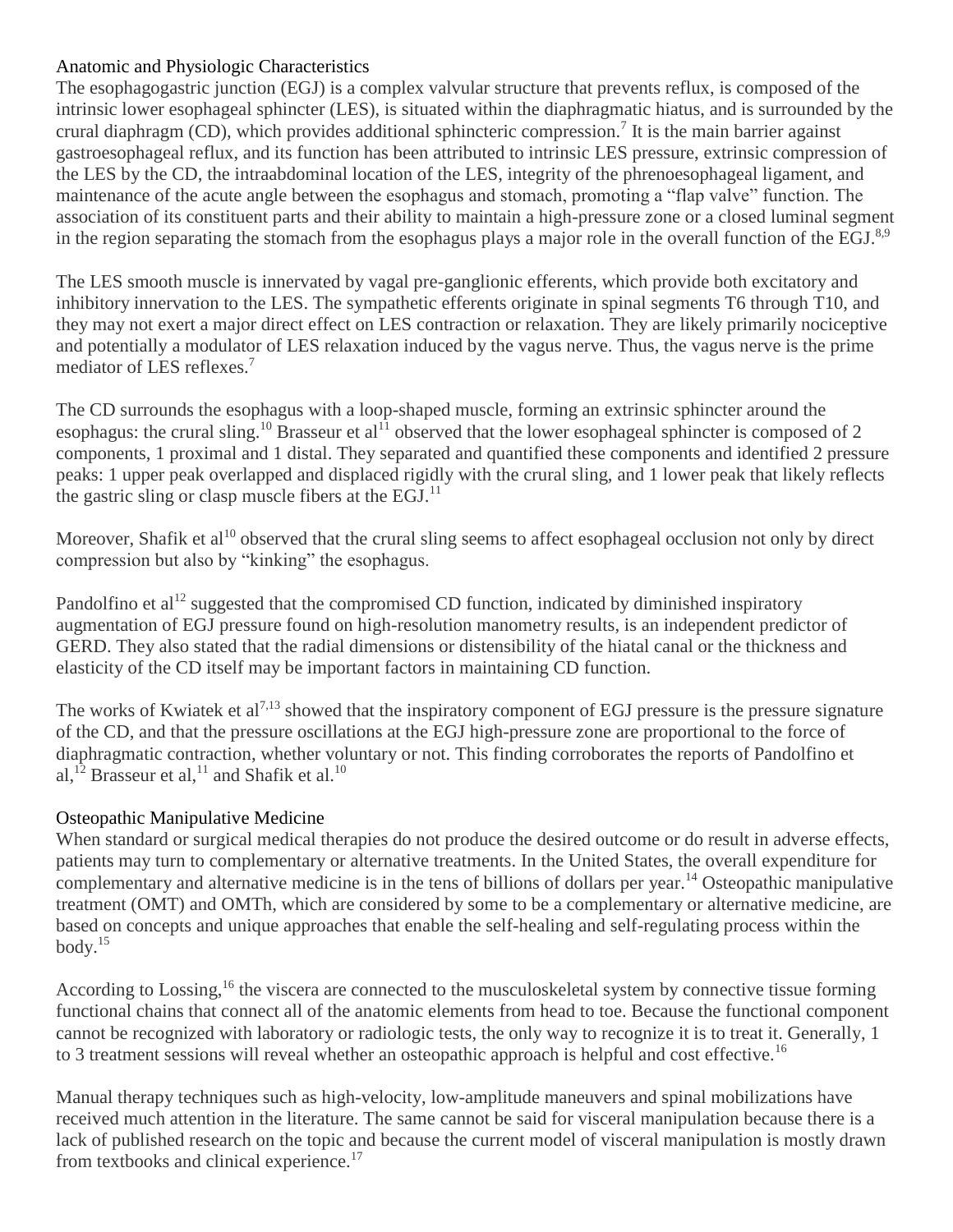Unfortunately, as stated by Steele et al,<sup>18</sup> several issues compromise the efficacy of OMT studies, such as subject recruitment and retention. Even the use of standardized protocols is subject to variations among practitioners. In addition, OMT application cannot always be quantified, especially when treating visceral dysfunctions.<sup>18</sup>

We conducted a literature review and found that OMT affects gastrointestinal diseases. For example, Branyon<sup>19</sup> and Mirocha and Parker,<sup>20</sup> reported successful management of GERD and successful management of functional dyspepsia, respectively, using OMT. The study by  $\text{Smilowicz}^{21}$  on gastritis associated OMT with antibiotic resistance to *Helicobacter pylori*, and the study by da Silva et al<sup>22</sup> reported increased LES pressure after diaphragm intervention. However, we found no studies investigating the effects of techniques particular to the diaphragm and esophagus in GERD. The OMTh protocol we describe in the present study was thus focused on the diaphragm and esophagus to verify the outcomes of a direct approach based on anatomophysiologic studies. $8-12,27-29$ 

## Quality of Life Instruments

The interest in measuring quality of life related to health status has increased significantly in recent years, and its scope has expanded to encompass other dimensions, such as global health status, cognitive competence, establishment of satisfying relationships, and appreciation of housework such as cleaning, washing, and caring for the children, as well as opportunities to travel and experience new surroundings. Likewise, the impact of chronic diseases on the biopsychosocial functioning of individuals and their influence on the complex interaction between behavior and health has become the focus of many researchers. In this context, GERD stands out for its high prevalence, chronicity, recurrence, and high costs related to diagnosis and treatment.<sup>23,24</sup>

Quality of life instruments related to health have been valuable in measuring this outcome from the perspective of the patient, whether generic or specific. Generic questionnaires are used by the general population and are applicable to a variety of health states, conditions, or diseases.<sup>25,26</sup> Therefore, because the use of quality of life instruments might provide reliable measures with minimal patient bias, we used a quality of life instrument to quantify outcomes from the present prospective report.<sup>6</sup>

# Methods

## Patient

A 55-year-old white man with a 4-year history of heartburn and hoarseness was interviewed and recruited from the osteopathy outpatient clinic for an 8-week-long study. According to the patient, the symptoms were related to emotional distress; alcohol, corn, coffee, fat, milk, and chocolate ingestion; and prolonged fasting—but were not related to any drug intake. The patient denied fever, abdominal pain, vomiting, hematemesis, dysphagia, constipation, diarrhea, hematochezia, weight loss, dysuria, hematuria, or melena.

He underwent an esophagogastroduodenoscopy in 2009, after which the gastroenterologist diagnosed GERD. His physician prescribed pantoprazole sodium (40 mg/d for 6 months and then 20 mg/d for another 6 months). He became asymptomatic and stopped taking the medication; he remained asymptomatic for almost 1 year. When the symptoms returned, he returned to his gastroenterologist, who prescribed pantoprazole (20 mg on demand). He denied seeking additional treatment or testing of his symptoms.

His past medical history included sinusitis, prediabetes, and hypercholesterolemia. He had been in 3 car accidents with no major injuries or need of surgery. His medical history revealed surgery for phimosis in 1977 and vasectomy in 1989. His medications were pantoprazole as needed, metformin hydrochloride, and simvastatin.

Relevant family history revealed his father had hypertension, diabetes mellitus, and a gastric ulcer and died of a heart attack. His mother had osteoarthritis and hypertension. The patient could not provide further information about other relatives. His social history was negative for tobacco, alcohol, and recreational drug use.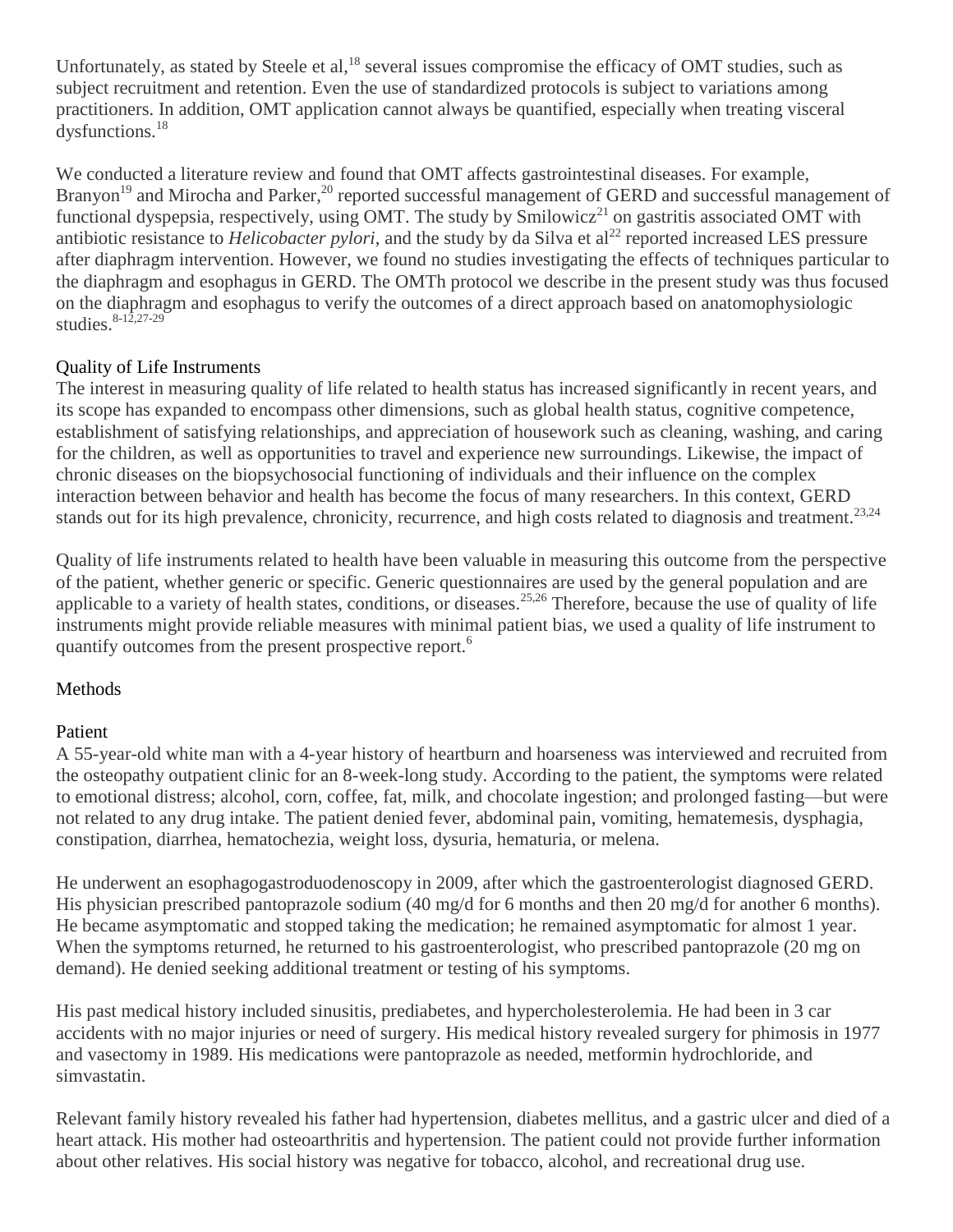At his most recent presentation before initiating the OMTh protocol, his blood pressure was 120/75 mm Hg and his pulse was 72 beats per minute. Physical examination revealed a healthy-appearing man, 5 feet 9 inches tall, and weighing 178 lb. His abdomen was mildly tender at the epigastric zone, and borborygmus was present.

Osteopathic examination revealed tissue congestion in the epigastric zone; the cervical region of the spine revealed the C4 vertebra was extended, rotated left, and sidebent left; the thoracic region of the spine showed the T6 vertebra was extended, rotated right, and sidebent right; the T1-T4 group was flexed, rotated right, and sidebent right, and hypomobility was present in the right diaphragmatic cupula; and in the lumbar spine, L3 was extended, rotated left, and sidebent left. The remainder of the physical examination was normal or unrelated to the patient's GERD.

Results from a repeated esophagogastroduodenoscopy showed mild antrum gastritis and esophageal reflux. Tissue biopsy results were negative for *H pylori*, and the esophageal pH test was normal. The study lasted a total of 8 weeks. The patient was not asked to cease his medication, and he was advised to maintain his dietary routine. He signed an informed consent to participate in the study.

#### Survey Instrument

To qualitatively evaluate the effect of osteopathic techniques on the diaphragm and esophagus, the patient came to the outpatient clinic and a practitioner (who was blinded to the OMTh provided by another practitioner) administered the quality of life scale for GERD (QS-GERD). The scale comprised 9 questions regarding GERD symptoms (*Figure 1*); response options ranged from 0 to 5 points per question, with available answers ranging from "no symptoms" to "symptoms are incapacitating—unable to do daily activities." The 10th question addressed the patient's level of satisfaction with his condition according to the following options: very satisfied, satisfied, neutral, dissatisfied, very dissatisfied, and incapacitated. We administered the survey 4 times: (1) before the first OMTh session, (2) before the third OMTh session, (3) 2 weeks after the third OMTh session, and (4) 4 weeks after the third OMTh session.

| 1. How bad is the heartburn?                                     |
|------------------------------------------------------------------|
| 2. Heartburn when lying down?                                    |
| 3. Heartburn when standing up?                                   |
| 4. Heartburn after meals?                                        |
| 5. Does heartburn change your diet?                              |
| 6. Does heartburn wake you from sleep?                           |
| 7. Do you have difficulty swallowing?                            |
| 8. Do you have pain with swallowing?                             |
| 9. If you take medications, does this affect<br>your daily life? |
| <b>Satisfaction</b> <sup>b</sup>                                 |
| 10. How satisfied are you with your<br>present condition?        |

#### Figure 1.

Quality of Life Scale—Gastroesophageal Reflux Disease. <sup>a</sup> Patient responded according to a 6-point scale, as follows: 0, no symptoms; 1, symptoms noticeable, but not bothersome; 2, symptoms noticeable and bothersome, but not every day; 3, symptoms bothersome every day; 4, symptoms affect daily activities; 5, symptoms are incapacitating. Total score could range from 0 (best quality of life) to 45 (worst quality of life).  $<sup>b</sup>$  Response</sup>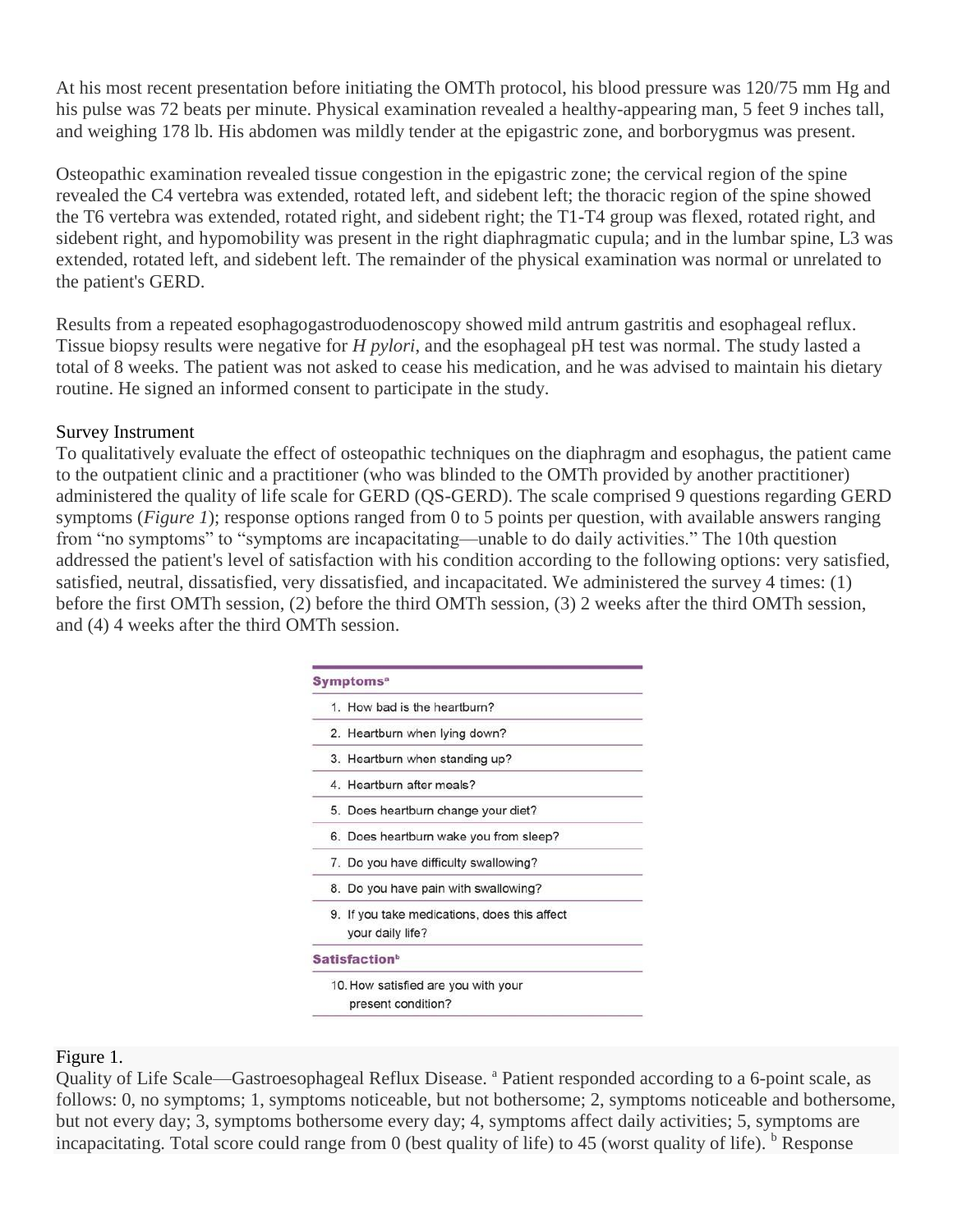options for satisfaction level were as follows: very satisfied, satisfied, neutral, dissatisfied, very dissatisfied, and incapacitated.

The total score could range from 0 to 45 points; the higher the score, the poorer the quality of life associated with the patient's level of satisfaction. According to Velanovich et al,<sup>6</sup> patients who were satisfied with their condition had a median score of 5, and patients who were not satisfied had a median score of 26.

#### OMTh Protocol

Once it was apparent that there was no reasonable evidence in the scientific literature that direct OMT or OMTh techniques could manage GERD, we developed the following protocol using the textbooks by Quef<sup>30</sup> and Camirand.<sup>31</sup>

The protocol was executed in 3 sessions and consisted of 4 techniques: hiatal hernia reduction, pillars of the diaphragm normalization, sphincter normalization by recoil, and balancing of the diaphragms. The protocol was applied at the initial session, 1 week after the initial session, and 2 weeks after the second session.

#### Hiatal Hernia Reduction

The objective of hiatal hernia reduction<sup>30</sup> is to reduce the spasm of the smooth muscle at the EGJ. The patient is seated on the examination table with the thoracic spine in a slightly kyphotic position. The practitioner stands behind the patient. The practitioner passes his arms under the patient's arms and supports the patient's back with his sternum at the height of thoracic vertebrae T4 through T8. The practitioner places the tips of his second through fourth fingers of both hands at the epigastric zone, pointing up and to the left. When the patient exhales, the practitioner exerts a force toward the left iliac fossa on the tissues under his fingers and asks the patient to straighten his back and to keep his head flexed while the practitioner increases the support of his sternum against the patient's back. During the patient's inspiration, the practitioner slightly relaxes his pressure and resumes the maneuver in the following expiration (*Figure 2*). The technique was applied 3 or 4 times.

#### Figure 2.

Hiatal hernia reduction technique. (A) The practitioner places the tips of his second through fourth fingers of both hands at the epigastric zone, pointing up and to the left. (B) When the patient exhales, the practitioner exerts a force toward the left iliac fossa on the tissues under his fingers and asks the patient to straighten his back and to keep his head flexed while the practitioner increases the support of his sternum against the patient's back. During the patient's inspiration, the practitioner slightly relaxes his pressure and resumes the maneuver in the following expiration.

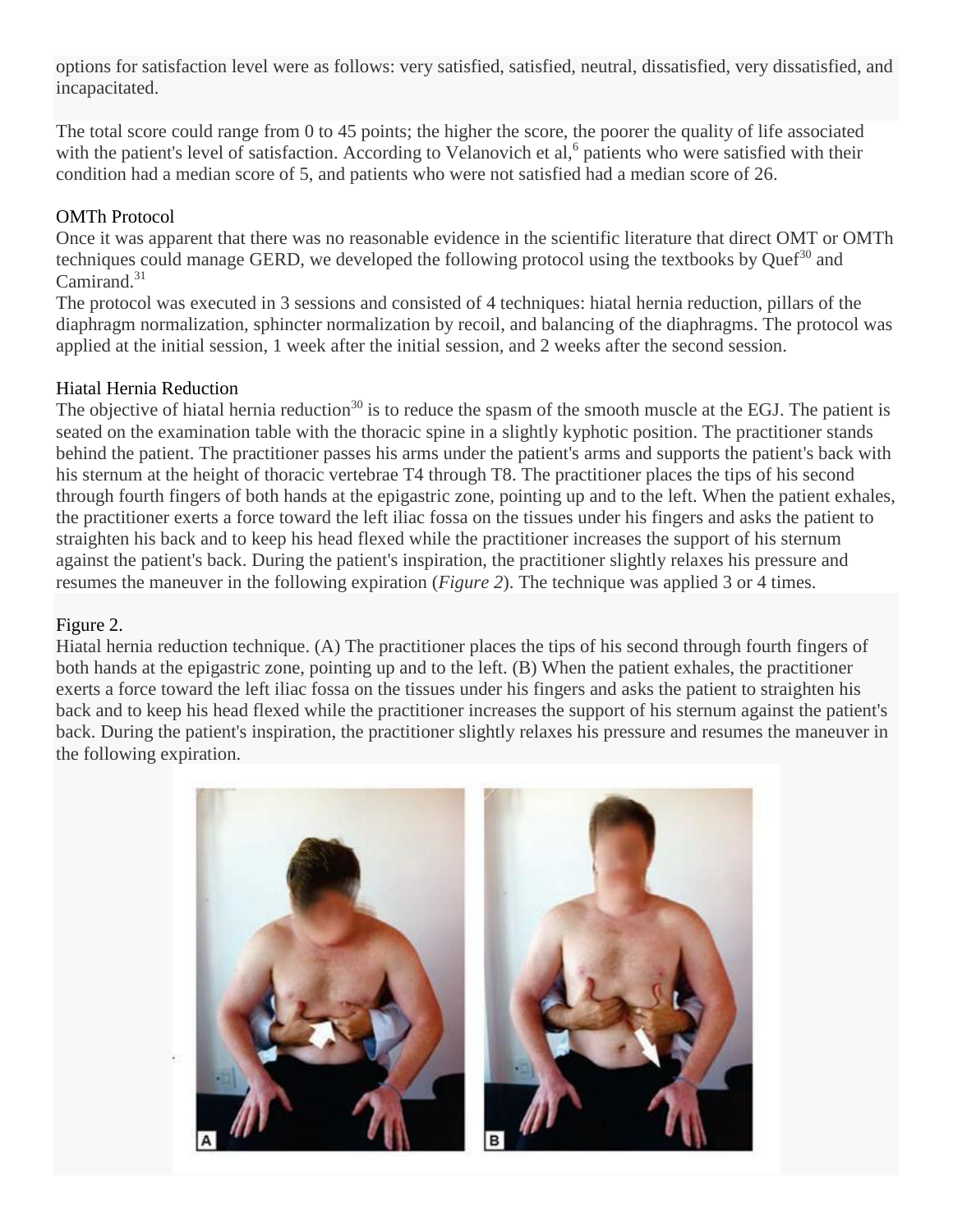On the basis of anatomicophysiology, this technique should reduce the smooth muscle spasm by acting on the vagal mechanoreceptors through a theoretical esophageal distention promoted by the maneuver, eliciting muscle relaxation.7,32

### Pillars of the Diaphragm Normalization

The objective of the pillars of the diaphragm normalization technique<sup>31</sup> is to relax the tension of the pillars of the diaphragm. The patient is in a supine position with the lower limbs flexed (to relax the abdominal wall and to facilitate the maneuver). The practitioner stands on the side to be treated. One hand of the practitioner is positioned posterior and perpendicular to the axis of the spine and with the fingers hooking the spinous processes (index finger in thoracic vertebra T12) and lumbar vertebrae (middle finger in L1, ring finger in L2, and little finger in L3). The other hand approaches the chondrocostal arc with the fingers pointing laterally and the thumb reaching the diaphragmatic cupula (under the chondrocostal arc). The anterior-placed hand takes the chondrocostal arc laterally while the thumb deepens beneath the arc, putting the diaphragmatic cupula in tension. The other hand stabilizes the spinous processes so they do not rotate. The practitioner holds the tension until he feels the tissues relax (*Figure 3*).

### Figure 3.

Pillars of the diaphragm normalization technique. One hand of the practitioner is positioned posterior and perpendicular to the axis of the spine and with the fingers hooking the spinous processes and lumbar vertebrae. The other hand approaches the chondrocostal arc with the fingers pointing laterally and the thumb reaching the diaphragmatic cupula. The anterior-placed hand takes the chondrocostal arc laterally while the thumb deepens beneath the arc, putting the diaphragmatic cupula in tension. The other hand stabilizes the spinous processes so they do not rotate. The practitioner holds the tension until he feels the tissues relax.



The pillars of the diaphragm are muscle bundles attached to the first 3 lumbar vertebrae on the right side and to the first 2 vertebrae on the left side. They proceed superiorly and anteriorly, forming muscular arms that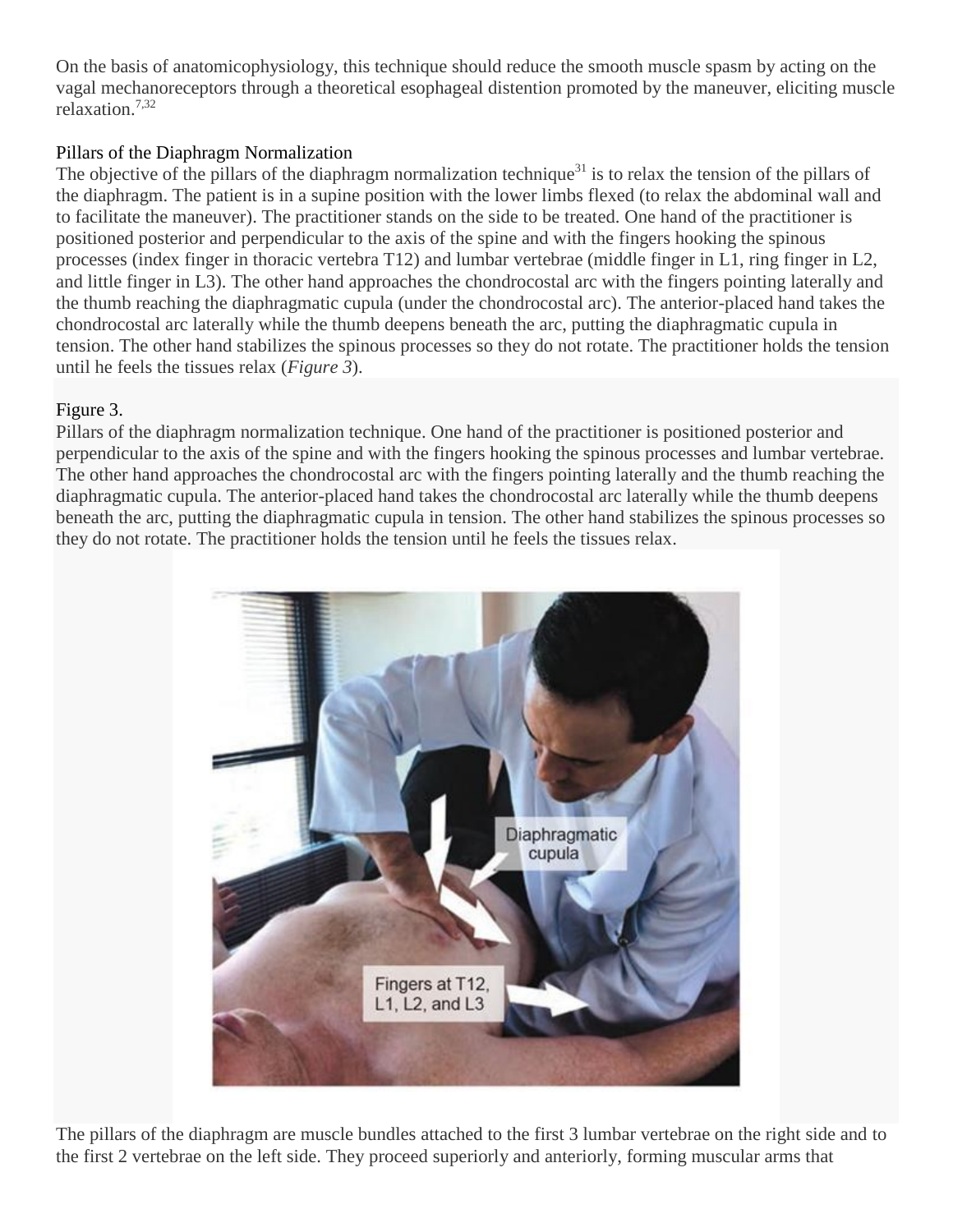surround the esophageal opening and insert in the central tendon of the diaphragm.<sup>27</sup>Their relaxation should improve the mechanical relation between LES and CD, thus promoting their proper functioning.

## Sphincter Normalization by Recoil

The objective of the sphincter normalization by recoil technique<sup>30</sup> is to relax the smooth muscle of the sphincters or areas considered as such. They are the ileocecal valve, the duodenojejunal junction, the sphincter of Oddi, and the pylorus. The patient is in the supine position, with knees flexed and upper limbs along the body. The practitioner stands on the right side of the patient, facing the area to be treated. The practitioner places his thumbs crossed over the area to be treated and presses progressively posteriorly during the patient's expiration. When the zone's distensibility limit is reached, the practitioner exerts a slight pressure and a sudden release of great speed occurs (*Figure 4*). The duration of the technique is dependent on the tissues' distensibility.

### Figure 4.

Sphincter normalization by recoil technique. (A) Illustration of the location of sphincters. (B) The practitioner places his thumbs crossed over the area to be treated and presses progressively posteriorly during the patient's expiration. When the zone's distensibility limit is reached, the practitioner exerts a slight pressure and a sudden release of great speed occurs.



## Balancing of Diaphragms

The objective of the balancing of diaphragms technique<sup>30</sup> is to restore the fluidic and harmonic function between the diaphragms. The patient is in the supine position, and the upper and lower limbs are relaxed. The practitioner sits next to the patient. In procedure 1, the pelvic diaphragm, 1 hand is under the sacrum and the other hand is just above the pubic bone; in procedure 2, the thoracoabdominal diaphragm, 1 hand is under the vertebrae T12 through L2 zone, and the other hand is on the epigastric area; in procedure 3, the cervicothoracic diaphragm, 1 hand is under vertebrae T1 through T3 and the other hand is on the manubrium. For each of the 3 diaphragms, the practitioner perceives the tissues and, if necessary, induces the normalization according to the tissue's motility.

The perception of tissue normalization could be felt like a loosening of the tissues or a movement synchronization between the hands, but that is personal perception of the technique; it might vary among practitioners on the basis of the practitioner's experience and sensibility.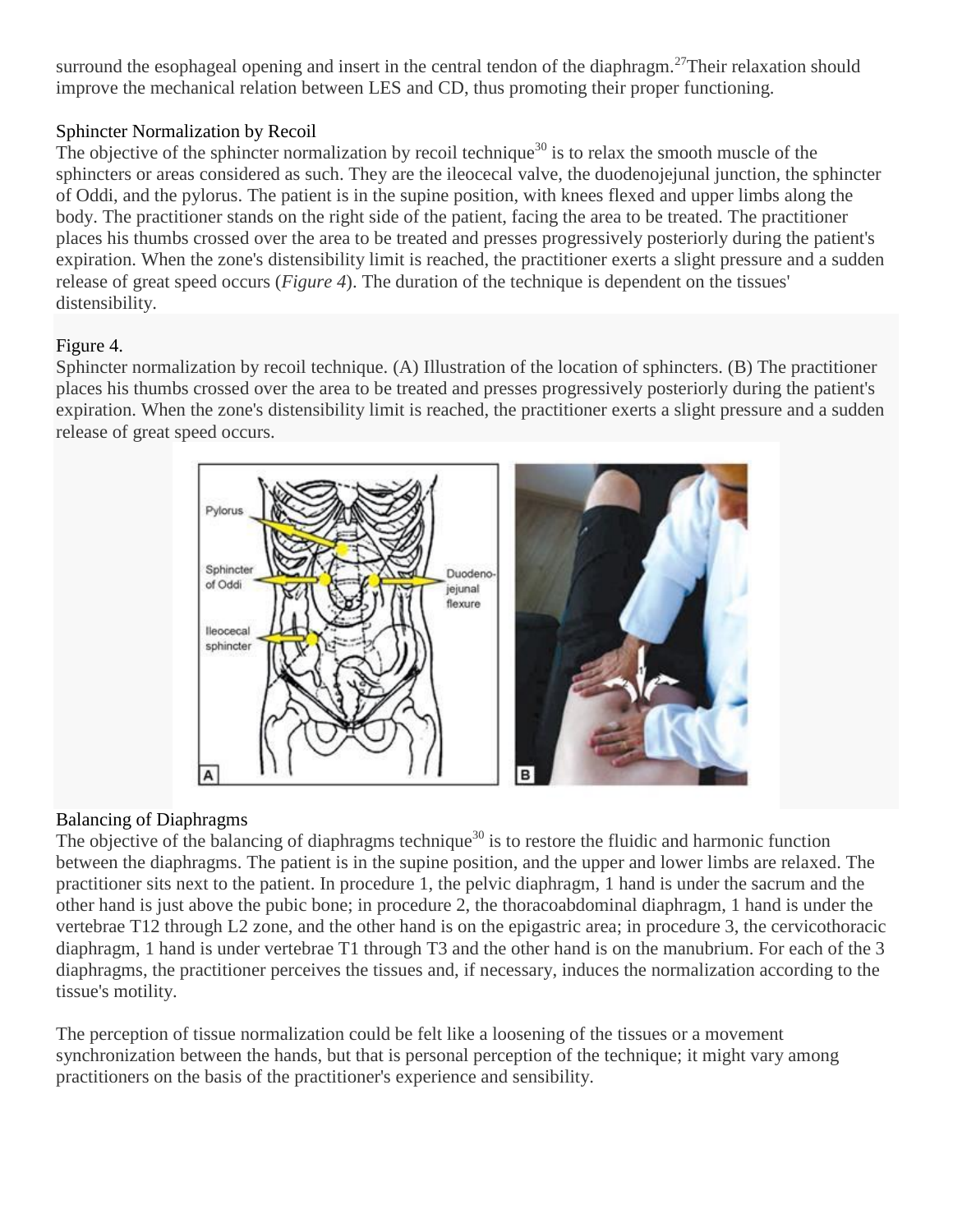### Results

When the patient answered the fourth questionnaire, he reported an improvement of the symptoms when drinking cold and/or sparkling beverages, wine, or beer. He also reported an improvement in his eating habits except for products with lactose, which still produced heartburn when ingested.

Osteopathic examination, which occurred after the patient completed the fourth questionnaire, showed an improvement of the tissue congestion on the epigastric zone and of the hypomobility of the right diaphragmatic cupula. Vertebrae T1 through T4, T6, and L3 showed no improvements. Those areas received no treatment; we only examined the areas to determine whether there were any changes, but we did not expect any changes.

The first time the patient answered the questionnaire, it resulted in a score of 13 of 45 and a "dissatisfied" level of satisfaction. The results of the second questionnaire revealed no improvement, and the third and fourth questionnaires showed reasonable improvement of his quality of life (score of 5 of 45 and 4 of 45, respectively) and level of "satisfaction" (*Table*). Table.

Patient Self-Reported Scores and Satisfaction Levels on the QS-GERD Before and After OMTh

| <b>Survey Administration</b> | Score <sup>a</sup> | Level of Satisfaction <sup>b</sup> |
|------------------------------|--------------------|------------------------------------|
| Before first OMTh session    | 13                 | Dissatisfied                       |
| Before third OMTh session    | 12                 | Dissatisfied                       |
| 2 wk after third session     | 5.                 | <b>Satisfied</b>                   |
| 4 wk after third session     | Δ                  | <b>Satisfied</b>                   |

aTotal score could range from 0 (best quality of life) to 45 (worst quality of life).

bResponse options for satisfaction level were as follows: very satisfied, satisfied, neutral, dissatisfied, very dissatisfied, and incapacitated.

**Abbreviations:** QS-GERD, quality of life scale for gastroesophageal reflux disease; OMTh, osteopathic manipulative therapy.

## Comment

The results of the present study show reasonable improvement in the quality of life according to the patient's perspective. However, no improvement was observed on the fifth question, "Does heartburn change your diet?" which was the only question to maintain a high score.

The use of a quality of life instrument might provide us the patient's perspective of the disease, the patient's level of satisfaction, and the quantification of the impact of the disease in the patient's life, rendering the instrument a valuable measure in clinical practice. The scores obtained in this study are in accordance with the results of Velanovich et al.<sup>6</sup>

present study proposes a novel case study. We are aware of no model that exists in OMT or OMTh with visceral manipulation to discuss these results in the context of managing GERD. The osteopathic techniques adopted here were chosen on the basis of anatomophysiologic studies, which revealed the role played by the diaphragm and the esophagus in maintaining the anti reflux barrier $8-12,27-29$  to verify—other than the viscerosomatic reflex at the thoracic or cervical spine<sup>19-21</sup>—whether the techniques used on the diaphragm and esophagus could result in positive outcomes when treating patients with GERD.

There are several limitations to the current study, such as the selection of certain information over other elements, the inadequacy of language in explaining the richness and complexity of the clinical observation of a disease, and the risk of reducing the subject to what is only observed.<sup>33,34</sup> In addition, despite the positive outcomes found in this work and in other studies, the use of a single case is not enough to provide strong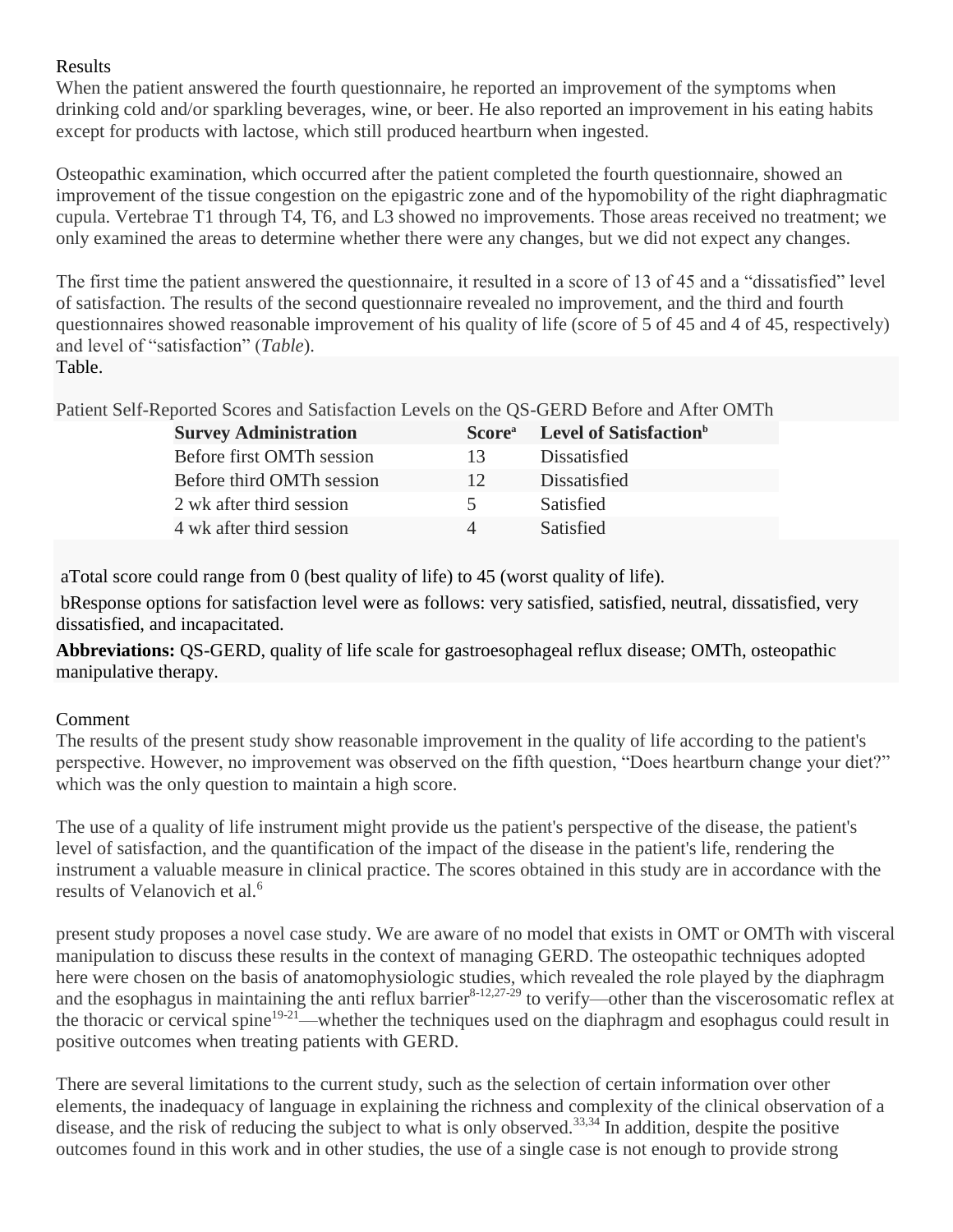evidence to support OMTh as an adjuvant therapy for GERD or other gastrointestinal diseases. Thus, clinical relevance, efficacy, and the impact of this study cannot be ascertained, and no extrapolation of these findings in relation to the various manifestations of GERD can be made.

## **Conclusion**

The present study provided an opportunity to assess the effects of OMTh on the diaphragm and esophagus in a patient with GERD and the use of a qualitative instrument to assess the intervention. The outcomes indicate the possible use of a direct approach, which should be taken into consideration when treating patients with GERD.

A randomized controlled trial with a larger sample size and a standardized OMT protocol should be conducted to understand the mechanism and use of OMT and OMTh in GERD and other gastrointestinal diseases.

#### References

**1** Moraes-Filho JPP, Navarro-Rodriguez T, Barbuti R, Eisig J, Chinzon D, Bernardo W, the Brazilian Consensus Group. Guidelines for the diagnosis and management of gastroesophageal reflux disease: an evidence-based consensus. *Arq Gastroenterol.* 2010;*47*(1):99-115. doi:10.1590/S0004- 28032010000100017. [\[CrossRef\]](http://dx.doi.org/10.1590/S0004-28032010000100017) [\[PubMed\]](http://www.ncbi.nlm.nih.gov/pubmed/20520983)

**2** Kahrilas PJ. Gastroesophageal reflux disease. *N Engl J Med.*2008;*359*(16):1700-1707. doi:10.1056/NEJMcp0804684[.\[CrossRef\]](http://dx.doi.org/10.1056/NEJMcp0804684) [\[PubMed\]](http://www.ncbi.nlm.nih.gov/pubmed/18923172)

**3** Sandler RS, Everhart JE, Donowitz Met al. The burden of selected digestive diseases in the United States. *Gastroenterology*. 2002;*122*(5):1500-1511. [\[CrossRef\]](http://dx.doi.org/10.1053/gast.2002.32978) [\[PubMed\]](http://www.ncbi.nlm.nih.gov/pubmed/11984534)

**4** Vakil NB, Halling K, Becher A, Ryden A. Systematic review of patient-reported outcome instruments for gastroesophageal reflux disease symptoms. *Eur J Gastroenterol Hepatol.* 2013;*25*(1):2-14. doi:10.1097/MEG.0b013e328358bf74. [\[CrossRef\]](http://dx.doi.org/10.1097/MEG.0b013e328358bf74) [\[PubMed\]](http://www.ncbi.nlm.nih.gov/pubmed/23202695)

**5** Komarchuk VV. Evaluation of quality of life of patients with complicated forms of ulcer in combination with reflux disease [in Russian]. *Klin Khir.* 2012; Oct(10):62-64.

**6** Velanovich V, Vallance ST, Gusz JR, Tapia FV, Harkabus MA. Quality of life scale for gastroesophageal reflux disease. *J Am Coll Surg.* 1996;*183*(3):217-224. [\[PubMed\]](http://www.ncbi.nlm.nih.gov/pubmed/8784314)

**7** MA, Kahrilas PJ. Physiology of the LES. *Dis Esophagus*. 2011;*25*:286-291. [\[CrossRef\]](http://dx.doi.org/10.1111/des.2012.25.issue-4) [\[PubMed\]](http://www.ncbi.nlm.nih.gov/pubmed/21385287) **8** Delattre JF, Avisse C, Marcus C, Flament JB. Functional anatomy of the gastroesophageal junction. *Surg Clin North Am.*2000;*80*(1):241-260. [http://dx.doi.org/10.1016/S0039-6109\(05\)70404-7.](http://dx.doi.org/10.1016/S0039-6109(05)70404-7)

**9** Pandolfino JE, Kwiatek MA, Kahrilas PJ. The pathophysiologic basis for epidemiologic trends in gastroesophageal reflux disease. *Gastroenterol Clin North Am.* 2008;*37*:827- 843. [http://dx.doi.org/10.1016/j.gtc.2008.09.009.](http://dx.doi.org/10.1016/j.gtc.2008.09.009)

**10** Shafik A, Shafik A, El-Sibai O, Shafik I. Physioanatomic study of the diaphragmatic crura: the identification of autonomous "gastroesophageal sphincter." *J Invest Surg.* 2005;*18*(3):135-142[.\[CrossRef\]](http://dx.doi.org/10.1080/08941930590956183) [\[PubMed\]](http://www.ncbi.nlm.nih.gov/pubmed/16036785) **11** Brasseur JG, Ulerich R, Dai Q, Patel DK, Soliman AMS, Miller LS. Pharmacological dissection of the human gastro-oesophageal segment into three sphincteric components. *J Physiol.*2007;*580*(3):961-975. doi:10.1113/jphysiol.2006.124032[.\[CrossRef\]](http://dx.doi.org/10.1113/jphysiol.2006.124032) [\[PubMed\]](http://www.ncbi.nlm.nih.gov/pubmed/17289789)

**12** Pandolfino JE, Kim H, Ghosh SK, Clarke JO, Zhang Q, Kahrilas PJ. High-resolution manometry of the EGJ: an analysis of crural diaphragm function in GERD. *Am J Gastroenterol.*2007;*102*(5):1056-1063. doi:0.1111/j.1572-0241.2007.01138.x[.\[CrossRef\]](http://dx.doi.org/10.1111/ajg.2007.102.issue-5) [\[PubMed\]](http://www.ncbi.nlm.nih.gov/pubmed/17319930)

**13** Kwiatek MA, Pandolfino JE, Kahrilas PJ. 3D-high resolution manometry of the esophagogastric junction. *Neurogastroenterol Motil.* 2011;*23*(11):e461-e469. doi:10.1111/j.1365- 2982.2011.01733.x. [\[CrossRef\]](http://dx.doi.org/10.1111/nmo.2011.23.issue-11) [\[PubMed\]](http://www.ncbi.nlm.nih.gov/pubmed/21595803)

**14** Michelfelder AJ, Lee KC, Bading EM. Integrative medicine and gastrointestinal disease. *Prim Care*. 2010;*37*(2):255-267[.\[CrossRef\]](http://dx.doi.org/10.1016/j.pop.2010.02.003) [\[PubMed\]](http://www.ncbi.nlm.nih.gov/pubmed/20493335)

**15** Posadzki P, Ernst E. Osteopathy for musculoskeletal pain patients: a systematic review of randomized controlled trials. *Clin Rheumatol.* 2011;*30*(2):285-291. doi:10.1007/s10067-010-1600-6[.\[CrossRef\]](http://dx.doi.org/10.1007/s10067-010-1600-6) [\[PubMed\]](http://www.ncbi.nlm.nih.gov/pubmed/21053038) **16** Lossing K. Visceral manipulation. In: Chila AG, executive ed. *Foundations of Osteopathic Medicine*. 3rd ed. Baltimore, MD: Lippincott Williams & Wilkins; 2011:845-849.